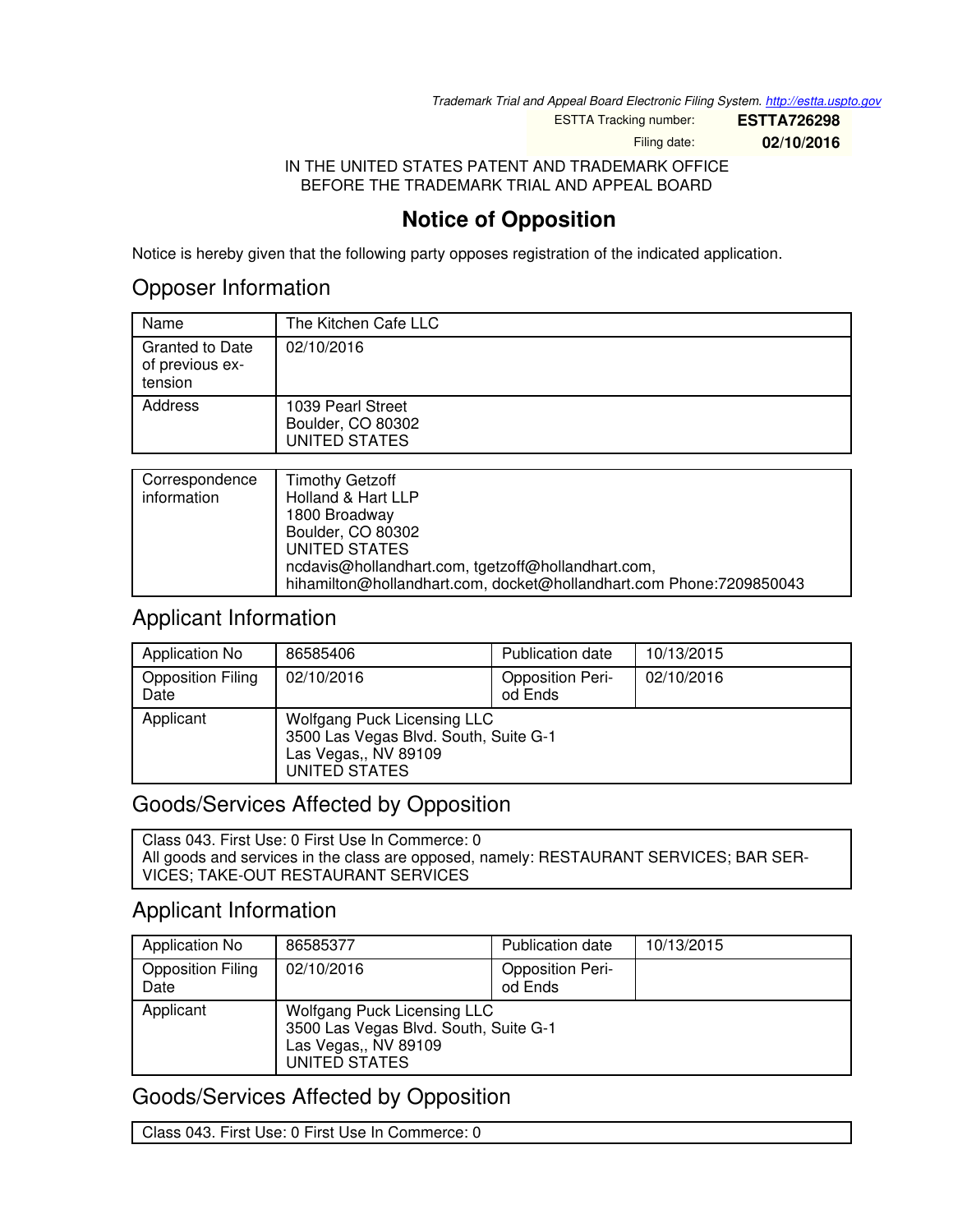#### All goods and services in the class are opposed, namely: RESTAURANT SERVICES; TAKE-OUT RESTAURANT SERVICES

# Grounds for Opposition

Priority and likelihood of confusion Trademark Act section 2(d)

# Marks Cited by Opposer as Basis for Opposition

| U.S. Registration<br>No. | 4679061                                                                                                                                | <b>Application Date</b>         | 07/01/2014  |
|--------------------------|----------------------------------------------------------------------------------------------------------------------------------------|---------------------------------|-------------|
| <b>Registration Date</b> | 01/27/2015                                                                                                                             | <b>Foreign Priority</b><br>Date | <b>NONE</b> |
| <b>Word Mark</b>         | THE KITCHEN UPSTAIRS                                                                                                                   |                                 |             |
| Design Mark              | THE KITCHEN UPSTAIRS                                                                                                                   |                                 |             |
| Description of<br>Mark   | <b>NONE</b>                                                                                                                            |                                 |             |
| Goods/Services           | Class 043. First use: First Use: 2005/11/00 First Use In Commerce: 2005/11/00<br>Restaurant and cafe services; bar and lounge services |                                 |             |
|                          |                                                                                                                                        |                                 |             |
| U.S. Registration<br>No. | 4511498                                                                                                                                | <b>Application Date</b>         | 07/10/2012  |
| <b>Registration Date</b> | 04/08/2014                                                                                                                             | Foreign Priority<br>Date        | <b>NONE</b> |
| <b>Word Mark</b>         | THE KITCHEN COMMUNITY THROUGH FOOD                                                                                                     |                                 |             |

| Design Mark            | THE KITCHEN COMMUNITY<br><b>THROUGH FOOD</b>                                  |
|------------------------|-------------------------------------------------------------------------------|
| Description of<br>Mark | <b>NONE</b>                                                                   |
| Goods/Services         | Class 043. First use: First Use: 2011/04/00 First Use In Commerce: 2011/04/00 |
|                        | Restaurant and cafe services                                                  |

| U.S. Application/ Registra-<br>tion No. | <b>NONE</b> | <b>Application Date</b> | <b>NONE</b> |
|-----------------------------------------|-------------|-------------------------|-------------|
| <b>Registration Date</b>                | <b>NONE</b> |                         |             |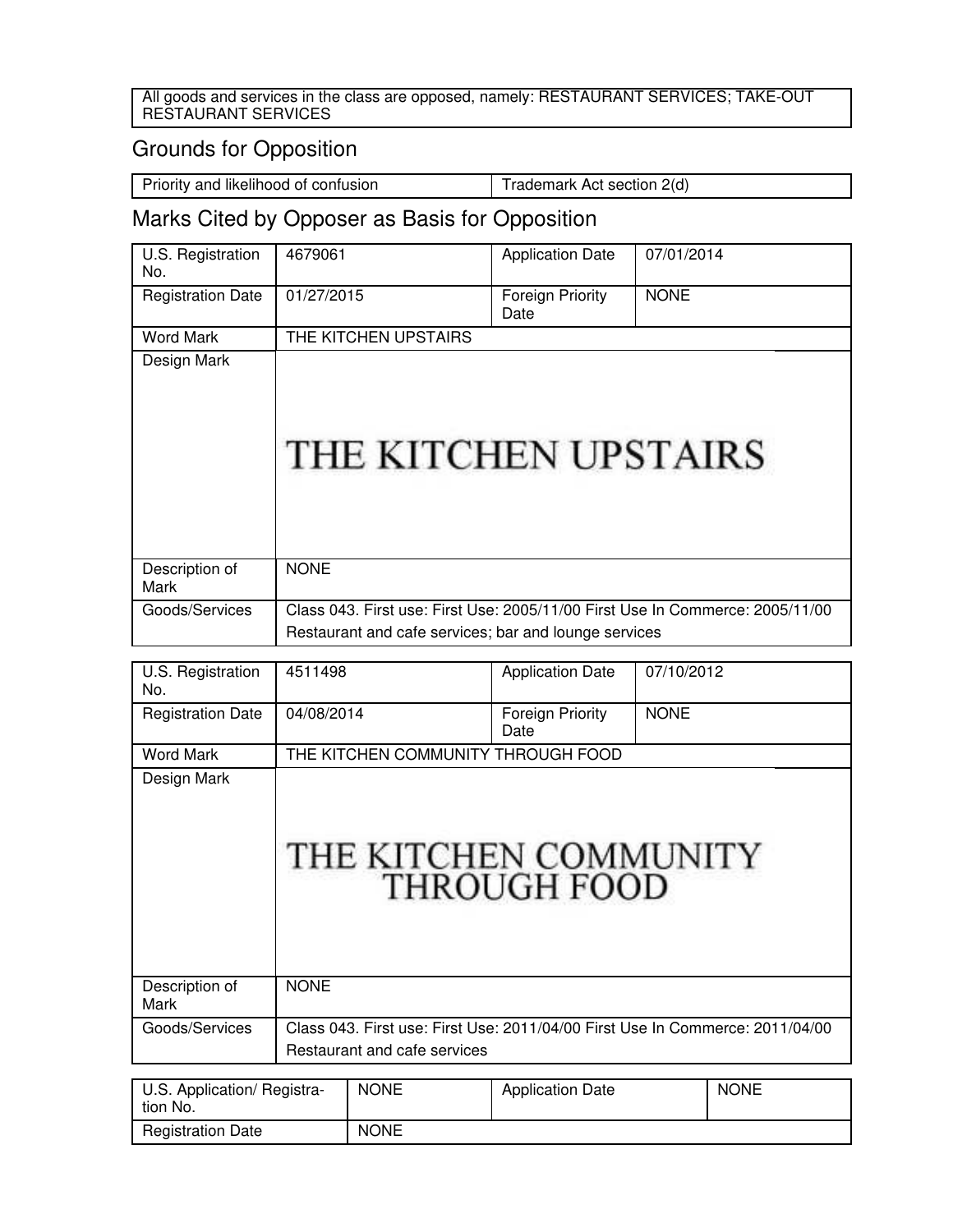| <b>Word Mark</b>                        | THE KITCHEN                        |                         |             |
|-----------------------------------------|------------------------------------|-------------------------|-------------|
| Goods/Services                          | Restaurant, bar, and cafe services |                         |             |
|                                         |                                    |                         |             |
| U.S. Application/ Registra-<br>tion No. | <b>NONE</b>                        | <b>Application Date</b> | <b>NONE</b> |
| <b>Registration Date</b>                | <b>NONE</b>                        |                         |             |
| <b>Word Mark</b>                        | THE KITCHEN COMMUNITY              |                         |             |
| Goods/Services                          | Community development services     |                         |             |

| U.S. Registration<br>No. | 4165447                                                                                                       | <b>Application Date</b>         | 02/18/2011  |
|--------------------------|---------------------------------------------------------------------------------------------------------------|---------------------------------|-------------|
| <b>Registration Date</b> | 06/26/2012                                                                                                    | <b>Foreign Priority</b><br>Date | <b>NONE</b> |
| Word Mark                | THE KITCHEN NEXT DOOR                                                                                         |                                 |             |
| Design Mark              | THE KITCHEN NEXT DOOR                                                                                         |                                 |             |
| Description of<br>Mark   | <b>NONE</b>                                                                                                   |                                 |             |
| Goods/Services           | Class 043. First use: First Use: 2011/06/13 First Use In Commerce: 2011/06/13<br>Restaurant and cafe services |                                 |             |

| Attachments | 86325955#TMSN.png(bytes)<br>85672386#TMSN.png(bytes)               |
|-------------|--------------------------------------------------------------------|
|             | 85246758#TMSN.png(bytes)<br>Notice of Opposition.pdf(415449 bytes) |

# **Certificate of Service**

The undersigned hereby certifies that a copy of this paper has been served upon all parties, at their address record by First Class Mail on this date.

| Signature | Timothy Getzoff/       |
|-----------|------------------------|
| Name      | <b>Timothy Getzoff</b> |
| Date      | 02/10/2016             |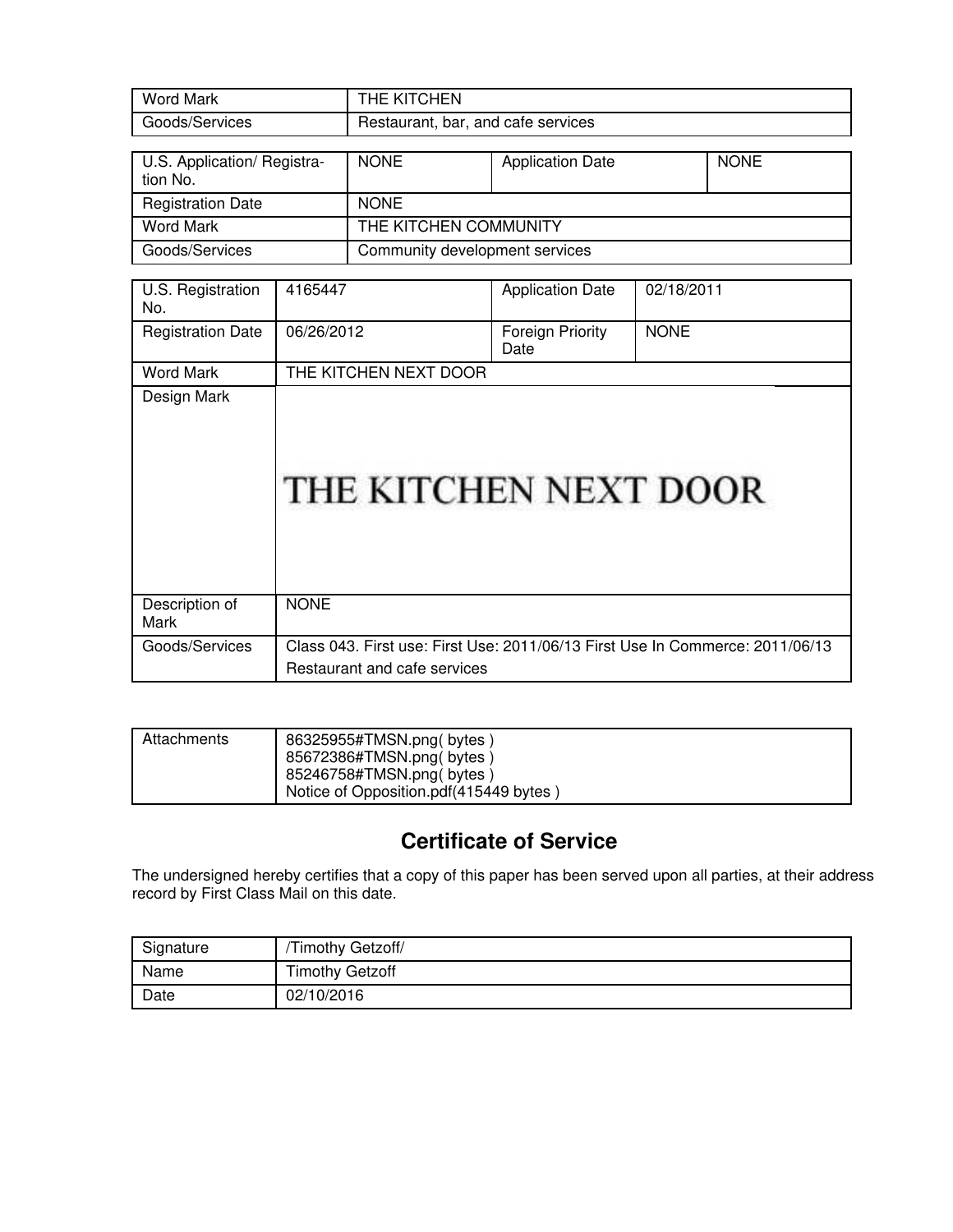### **IN THE UNITED STATES PATENT AND TRADEMARK OFFICE BEFORE THE TRADEMARK TRIAL AND APPEAL BOARD**

The Kitchen Café, LLC,

Opposer,

v.

Wolfgang Puck Licensing LLC,

Applicant.

**Opposition No.:** 

**Marks:** THE KITCHEN BY WOLFGANG PUCK; THE KITCHEN COUNTER BY WOLFGANG PUCK

**Serial Nos.:** 86585406; and the state of the state of the state of the state of the state of the state of the state of the state of the state of the state of the state of the state of the state of the state of the state of the state of the state

### **CONSOLIDATED NOTICE OF OPPOSITION**

#### **Introduction**

Wolfgang Puck Licensing LLC and its related company Wolfgang Puck Worldwide, Inc. (collectively, "Wolfgang Puck") has adopted, is using, and has applied to register "The Kitchen" and/or "The Kitchen"-formative trademarks to operate a new chain of restaurants. Wolfgang Puck's "The Kitchen" mark is identical to The Kitchen Café, LLC's ("The Kitchen") prior used and registered family of THE KITCHEN marks, which for twelve years The Kitchen has used to market its farm-to-table restaurants and offer food- and environment-conscious community outreach programs. Under THE KITCHEN marks, The Kitchen has become a leader of and champion for the "real food" movement nationwide.

Wolfgang Puck's use of the identical "The Kitchen" mark is certain to cause – and indeed already has caused – confusion in the marketplace. The Kitchen raised its concerns regarding actual and likely confusion with Wolfgang Puck in an attempt to resolve this matter amicably (such as, for example, through a minor name change to "Wolfgang Puck's Kitchen"). Wolfgang Puck, through counsel, refused to even discuss the matter.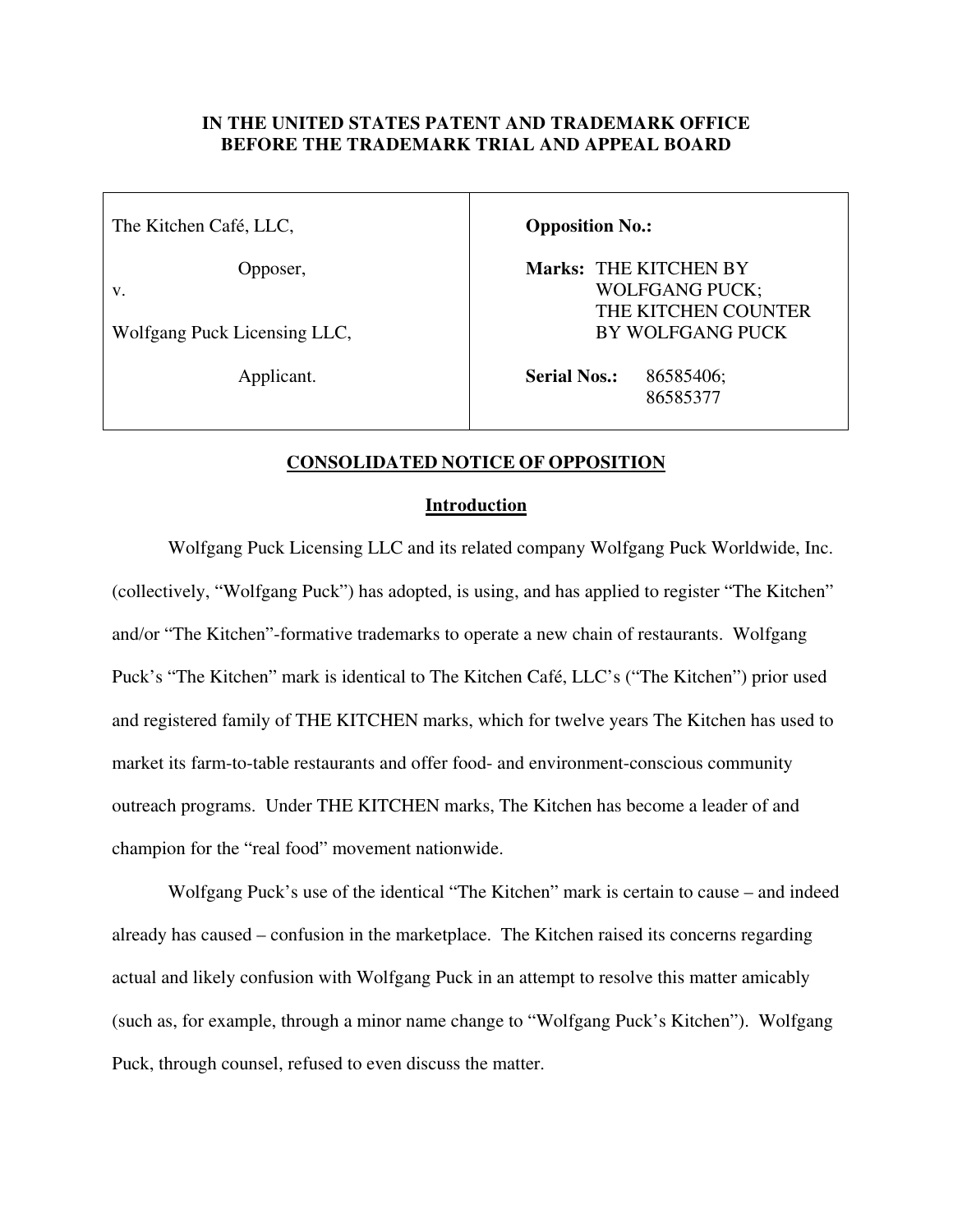As a result, The Kitchen now brings this Consolidated Notice of Opposition to protect its valuable trademark rights and the appurtenant goodwill that The Kitchen has spent enormous resources building over the past twelve years. Because it will be damaged by them, The Kitchen opposes and seeks refusal of Wolfgang Puck's applications to register THE KITCHEN BY WOLFGANG PUCK in connection with *restaurant services; bar services; take-out restaurant services* in Class 43 as shown in U.S. Trademark Application Serial No. 86585406 and THE KITCHEN COUNTER BY WOLFGANG PUCK in connection with *restaurant services; takeout restaurant services* in Class 43 as shown in U.S. Trademark Application Serial No. 86585377 (the "Applications").

As grounds for its opposition, upon actual knowledge with respect to itself and its own actions, and upon information and belief as to other matters, The Kitchen alleges as follows.

#### **The Origin and Growth of THE KITCHEN Restaurants.**

1. The Kitchen, a Colorado limited liability company with its principal place of business at 1039 Pearl Street, Boulder, Colorado 80302, was founded by Kimbal Musk, who opened his first restaurant in Boulder under the name THE KITCHEN in 2004.

2. THE KITCHEN restaurant is a community bistro, serving food and drink from a community of like-minded farmers, ranchers, and purveyors who share The Kitchen's quest to promote the "real food" movement by providing accessible, sustainable, and fresh farm-to-table dining. Underlying this concept is a dedication to environmentally-friendly practices, including composting, wind power, eco-friendly packaging, and recycling.

3. After its first THE KITCHEN restaurant proved a success, The Kitchen began opening additional restaurants dedicated to the community and the "real food" movement.

4. In 2005, The Kitchen opened THE KITCHEN UPSTAIRS in Boulder, a cocktail lounge and bar designed for sharing fresh food and good drinks with neighbors.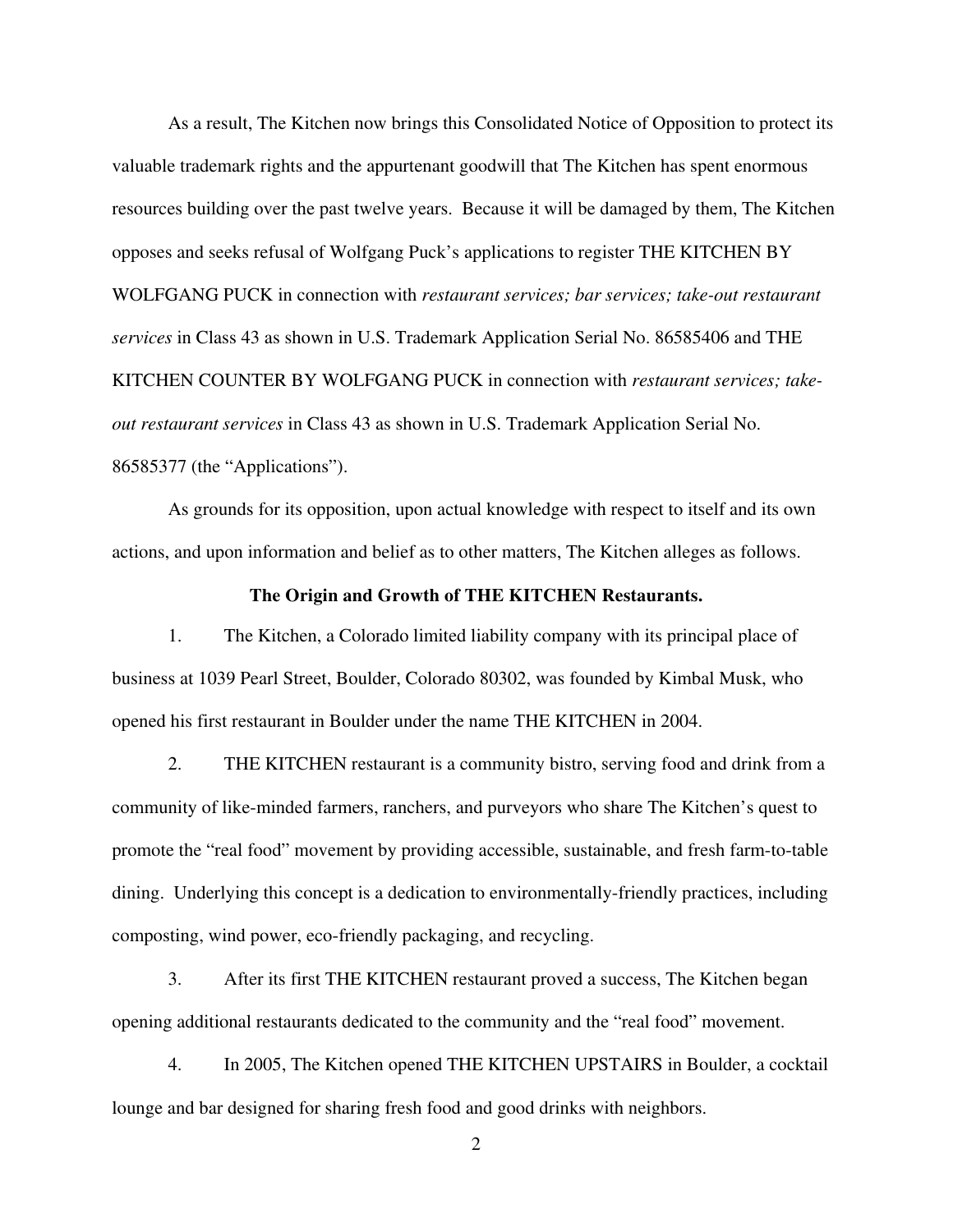5. On June 13, 2011, The Kitchen opened its first THE KITCHEN NEXT DOOR restaurant in Boulder, which sought to create a community pub experience. While maintaining a commitment to fresh food and quality drinks, THE KITCHEN NEXT DOOR offers a more casual atmosphere, with regular community happy hours and a more accessible dining experience for families with children.

6. Since opening the original THE KITCHEN restaurant in Boulder, The Kitchen

has opened three additional THE KITCHEN restaurants in Denver, Fort Collins, and Chicago, and two additional THE KITCHEN NEXT DOOR restaurants in Denver and Glendale, Colorado.



7. The Kitchen is currently building its next THE KITCHEN restaurant, located in Memphis, Tennessee. It will open this coming year. Additional THE KITCHEN and THE KITCHEN NEXT DOOR restaurants are currently planned to open in 2016 and The Kitchen is actively searching for additional restaurant sites across the country.

#### **The Kitchen's Commitment to Community and the Real Food Movement.**

8. Consistent with The Kitchen's mission of drawing the community together through fresh, healthy food, The Kitchen has informally supported school gardening projects in the Boulder community for years. To expand these efforts nationwide, in 2011, The Kitchen created THE KITCHEN COMMUNITY, a  $501(c)(3)$  non-profit organization, to help the community and kids connect through school gardens across the nation.

9. THE KITCHEN COMMUNITY works with communities and schools, particularly in lower income communities, to teach children and families about growing their own food, nutrition, healthy eating, lifestyle choices, and the environment. Through the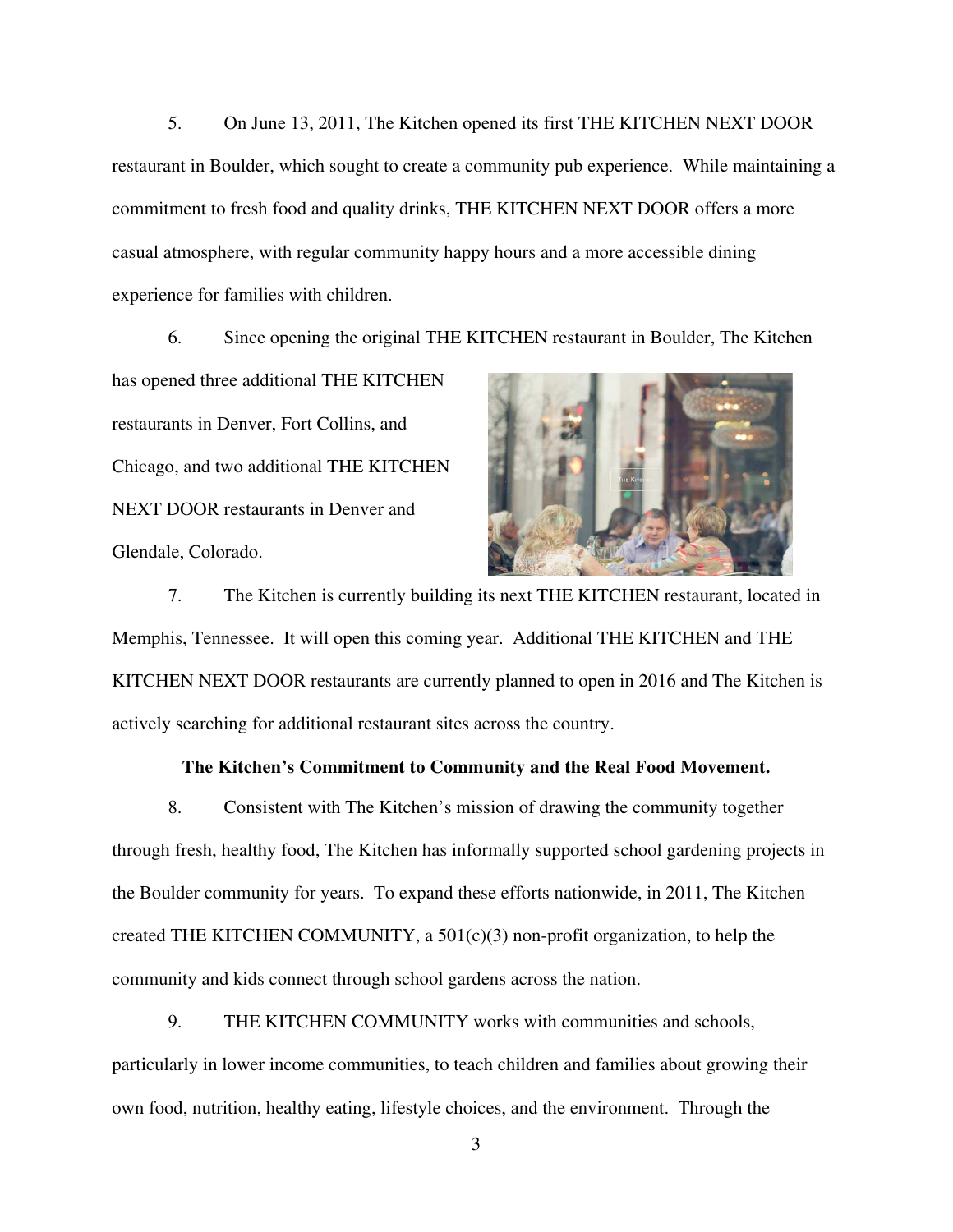commitment of its members and supporters, The Kitchen has raised tens of millions of dollars and built over 250 Learning Gardens in schools and communities across America, impacting tens, if not hundreds, of thousands of students and their families.

10. In December 2012, Chicago Mayor Rahm Emanuel contributed \$1 million to THE KITCHEN COMMUNITY, which donation blossomed into 100 Learning Gardens in Chicago city schools, and garnered substantial local press. In February 2015, THE KITCHEN COMMUNITY opened its 200th Learning Garden at Camino Nuevo Charter Academy in Los Angeles. And, recently, THE KITCHEN COMMUNITY finalized a lease agreement to open an office in Memphis, Tennessee, where it has begun to build 100 more Learning Gardens.

#### **The Kitchen's Senior Trademark Rights.**

11. Since opening its first THE KITCHEN restaurant in 2004, The Kitchen has invested considerable resources into developing its common law rights in a family of THE KITCHEN marks for restaurant, bar, and community development, including THE KITCHEN, THE KITCHEN COMMUNITY, THE KITCHEN UPSTAIRS, and THE KITCHEN NEXT DOOR.

12. By virtue of its nationwide, continuous use of THE KITCHEN family of marks, The Kitchen has obtained nationwide common law rights to these marks that predate the filing date of the Applications and any date of first use upon which Wolfgang Puck may rely.

13. The Kitchen also owns several federal United States trademark registrations for it's THE KITCHEN family of marks, including THE KITCHEN UPSTAIRS (Reg. No. 4679061), THE KITCHEN NEXT DOOR (Reg. No. 4165447) and THE KITCHEN COMMUNITY THROUGH FOOD (Reg. No. 5411498), with several additional pending applications.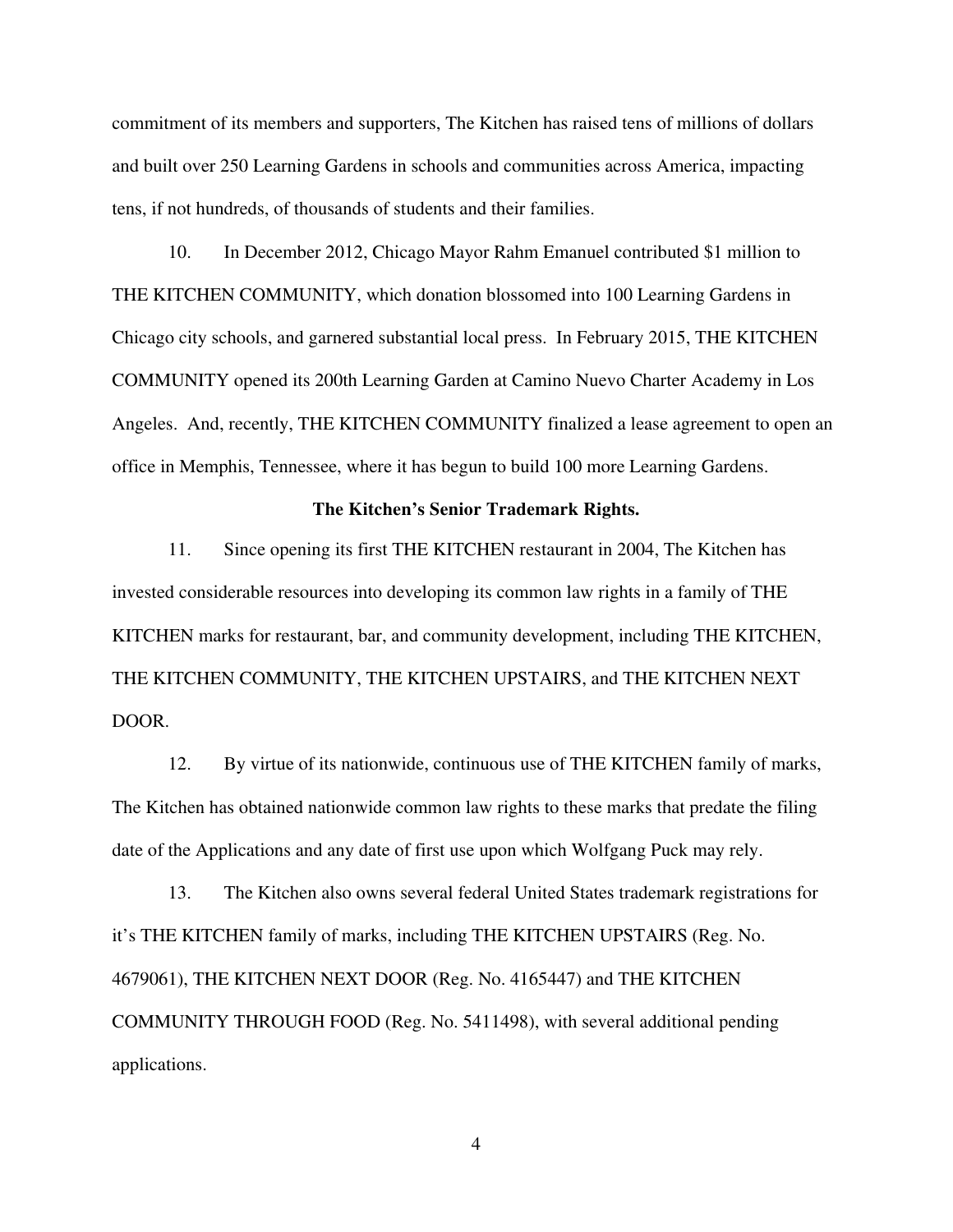14. These registrations are valid and subsisting and therefore constitute *prima facie*  evidence of the validity of the marks and The Kitchen's exclusive right to use the marks in connection with the goods and services set forth in the registrations. The registrations also provide constructive notice of The Kitchen's ownership of the marks set forth in the registrations.

15. The Kitchen's common law and federal registration rights in the marks set forth above are collectively referred to as "THE KITCHEN Marks."

16. The Kitchen's THE KITCHEN restaurants have received numerous accolades from *Food & Wine, Zagat's, Gourmet*, and the *James Beard Foundation*, with recent rankings among *OpenTable's* 100 best restaurants for foodies in the nation and *Pub to Posh: The Chicago Traveler's* Top 10 Chicago Riverside Restaurants.

17. As a result of the success of The Kitchen's THE KITCHEN-branded restaurants, and as a result of its longstanding and extensive advertising and promotion efforts, THE KITCHEN Marks have become widely and favorably known as identifying The Kitchen's restaurants. The public has come to associate THE KITCHEN Marks exclusively with The Kitchen's restaurants, including their commitment to fresh, healthy food and the "real food" movement.

#### **Kimbal Musk and Wolfgang Puck Meet in 2012 to Discuss THE KITCHEN Restaurants.**

18. In October 2012, Mr. Musk and Mr. Puck scheduled a meeting for lunch at Spago Beverly Hills to discuss their respective restaurant interests, experiences, and other issues. Mr. Musk, excited to be meeting what he considered an industry legend, discussed his THE KITCHEN-branded restaurants, including his plans for expanding both THE KITCHEN restaurants and THE KITCHEN COMMUNITY Learning Gardens to other communities across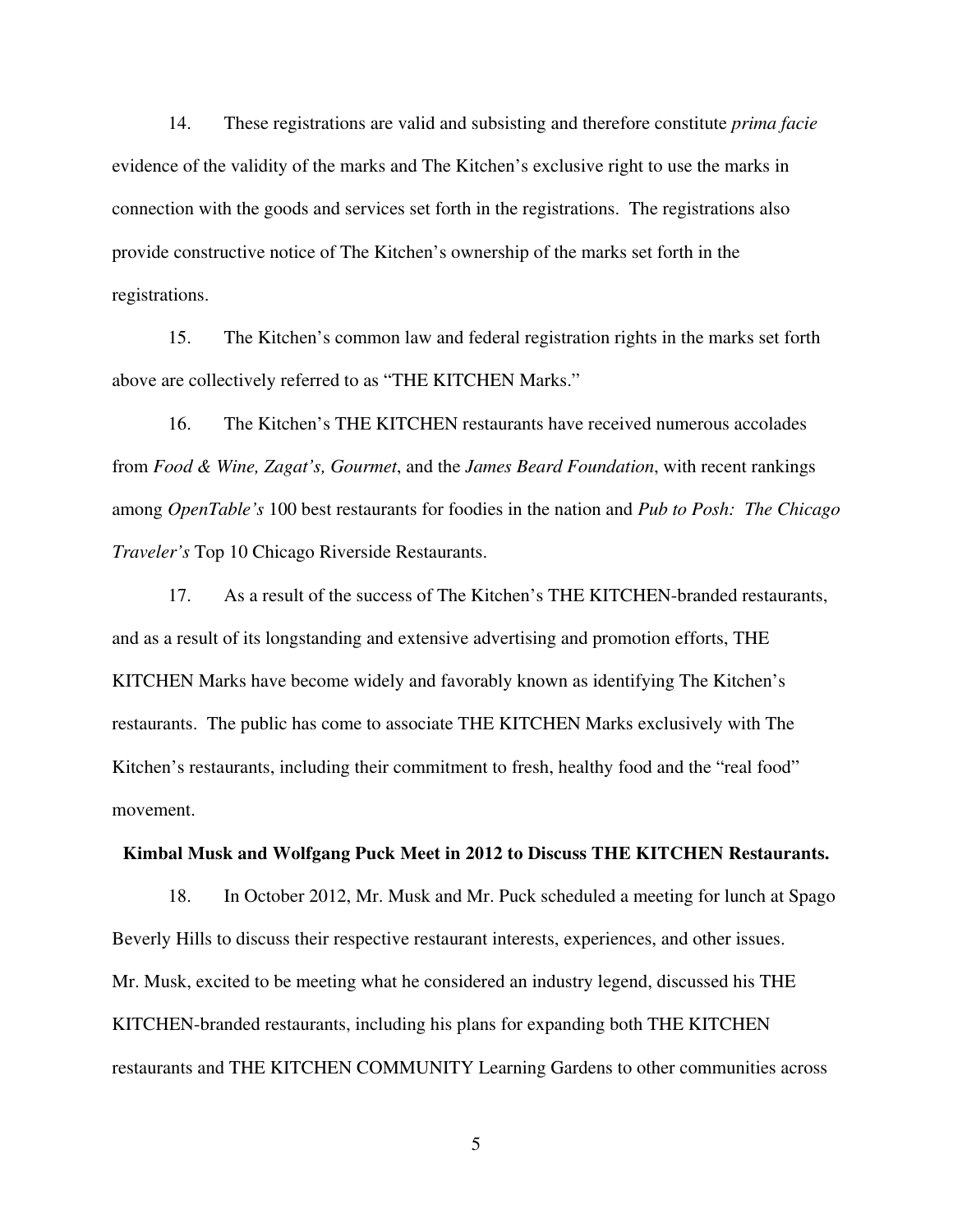the country. In response, Mr. Puck shared with Mr. Musk some of his sage advice based on his own experiences in the restaurant business.

19. After their lunch meeting, the two parted and Mr. Musk, pleased to have had the opportunity to meet Mr. Puck, thought nothing further of it. Below is a photograph of Mr. Musk and Mr. Puck taken during their meeting in October 2012.



20. In early September 2015, Mr. Musk learned some shocking news – Wolfgang Puck had adopted and was using "The Kitchen" as the name of its new full service restaurant concept and "The Kitchen Counter" as the name of its new counter-service restaurant concept.

21. Wolfgang Puck has applied to register THE KITCHEN BY WOLFGANG PUCK (SN 86585406) and THE KITCHEN COUNTER BY WOLFGANG PUCK (SN 8658377).

22. However, as is already clear, the new restaurant will be and is already referred to as "The Kitchen" – the exact same mark that The Kitchen has been using and developing for twelve years, and the subject of Mr. Puck's and Mr. Musk's friendly discussion only three years ago.

23. Below (and attached as *Exhibit* A) are examples of Wolfgang Puck's use of "The Kitchen" mark, showing a clear intent that the restaurant be recognized and referred to as just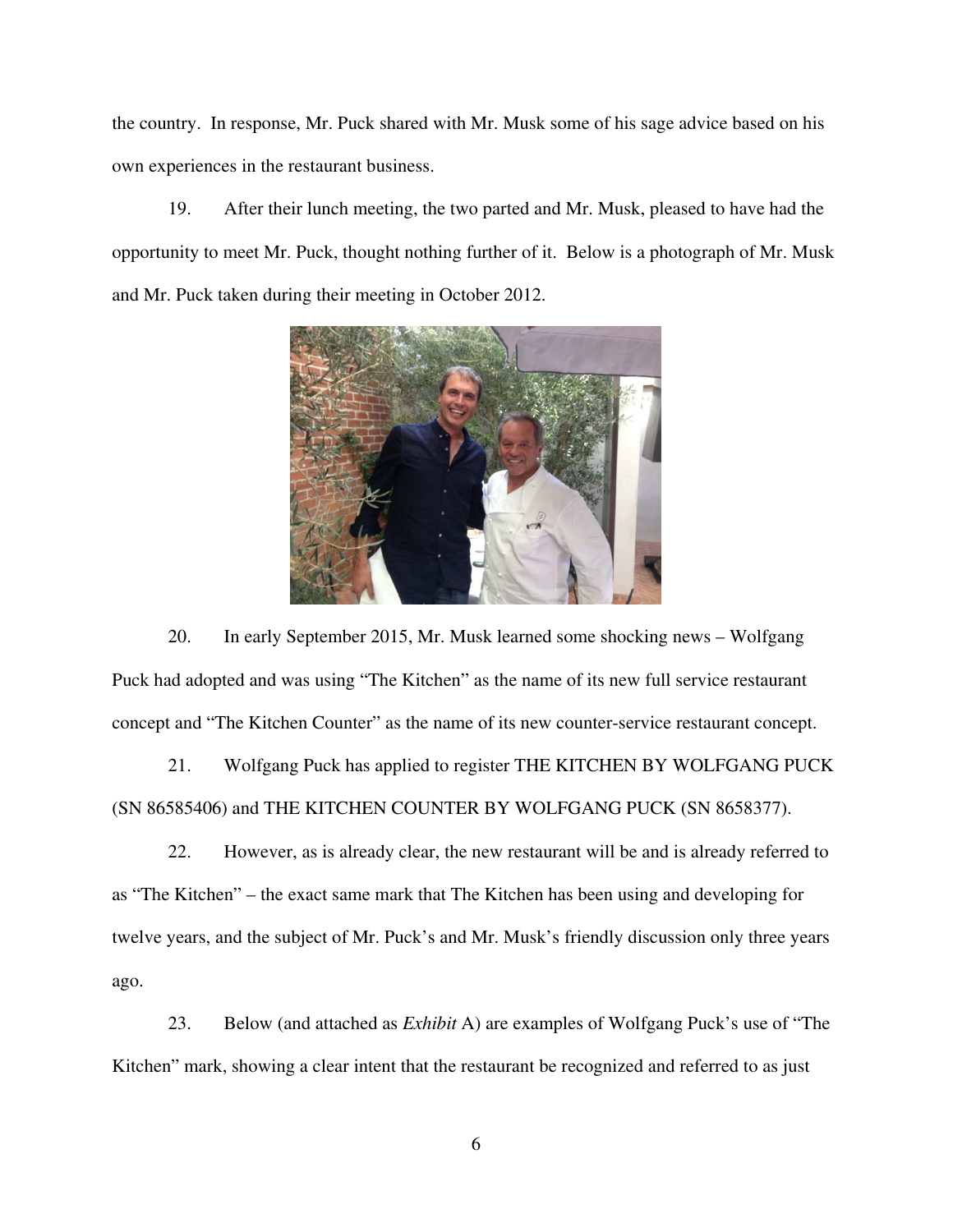"The Kitchen," with the "By Wolfgang Puck" portion of the mark in lower case font, unbolded,

and barely noticeable under the dominant "The Kitchen" mark.



24. 4. As shown, Wolfgang Puck is already referring to the restaurant as just "The

Kitchen," including on the below marketing piece on the Wolfgang Puck website (emphasis added).

## THE KITCHEN BY WOLFGANG **PUCK**

## **OVERVIEW**

The Kitchen by Wolfgang Puck specializes in the renowned chef's interpretation of global comfort fare highlighting several of his signature recipes using only the freshest, locally-sourced ingredients. As one of the newest casual concepts in the Wolfgang Puck family, The Kitchen promises a welcoming and relaxed dining environment, perfect for your next business meeting, leisurely lunch, family dinner or meal on the go.

(http://wolfgangpuck.com/node/1509)

25. Kitchen," including in articles by *Michigan Live* ("The Kitchen replaced Bentham's Riverfront Restaurant this year" and other references) and in the *Grand Rapids Business Journal* ("Austin 5. Third parties have likewise already begun calling the new restaurant "The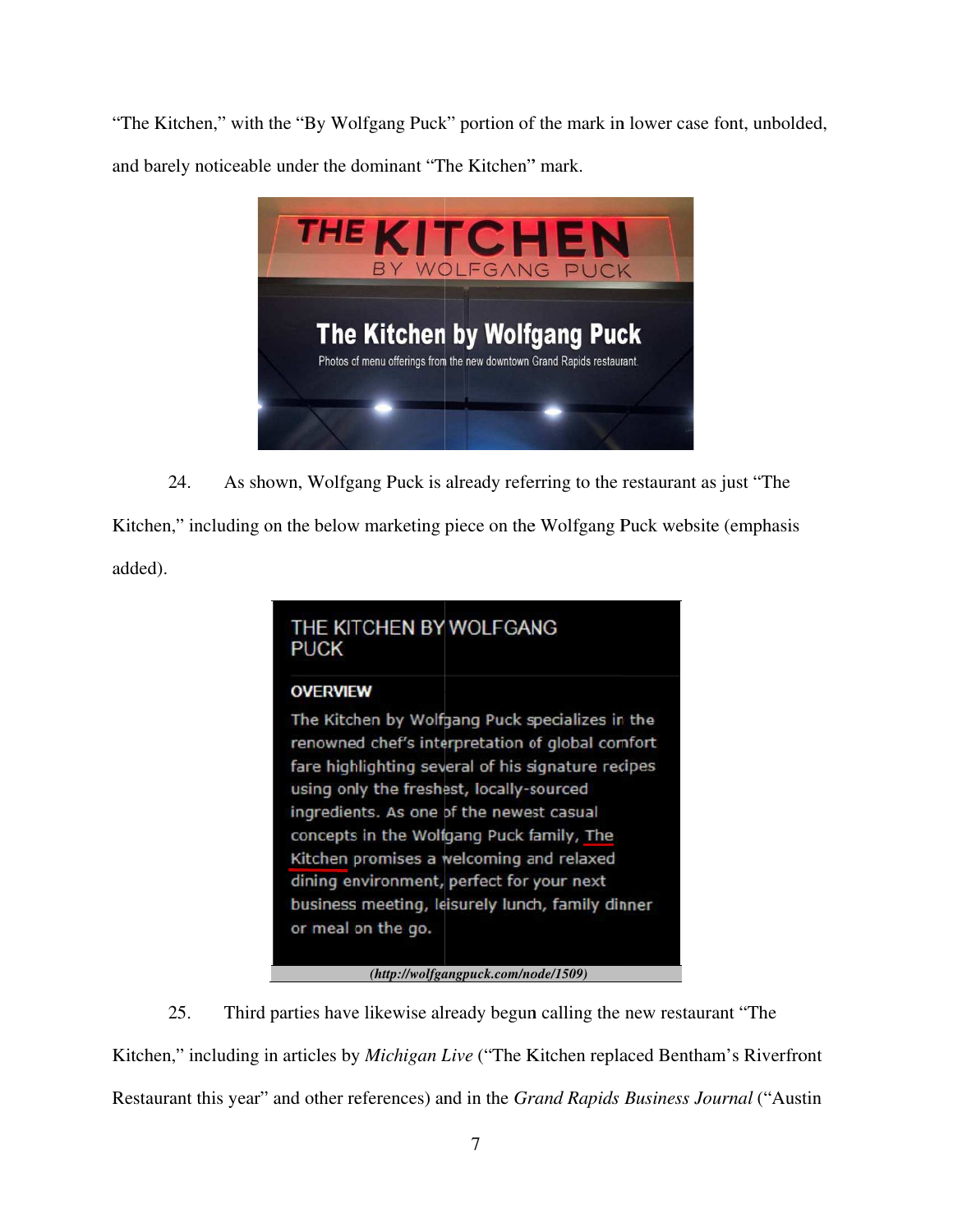Gresham . . . . will oversee culinary development at both The Kitchen and The Kitchen Counter.").

26. Wolfgang Puck is expanding "The Kitchen" restaurant chain into Dulles International and Reagan National airports, and possibly other airports across the country.

27. This expansion into highly trafficked airports has created actual consumer confusion. Individuals familiar with THE KITCHEN restaurants have asked about The Kitchen's relationship with Wolfgang Puck and its new "The Kitchen" restaurants, having mistakenly believed that The Kitchen has licensed rights to or otherwise associated with Wolfgang Puck.

#### **The Kitchen's Efforts to Avoid Confusion.**

28. Though surprised and dismayed by Wolfgang Puck's decision to adopt an identical mark for its new restaurant concept, Mr. Musk made several attempts to contact Mr. Puck personally in September 2015, hoping for an amicable resolution.

29. Mr. Puck never returned any of Mr. Musk's calls. After Mr. Musk's inquiries were ignored, The Kitchen, through counsel, raised the issue of actual and likelihood of confusion with Wolfgang Puck's counsel, suggesting that even a minor change to the mark, such as "Wolfgang Puck's Kitchen," would be comparatively less conflicting.

30. However, Wolfgang Puck refused to consider any changes to its infringing "The Kitchen" branding. Indeed, Wolfgang Puck's counsel claimed that Mr. Puck had no recollection whatsoever of his meeting with Mr. Musk in 2012 and declined invitations to discuss the matter further.

31. Despite learning in 2012 about The Kitchen's longstanding investment in THE KITCHEN Marks, and despite efforts by The Kitchen to avoid a likelihood of confusion through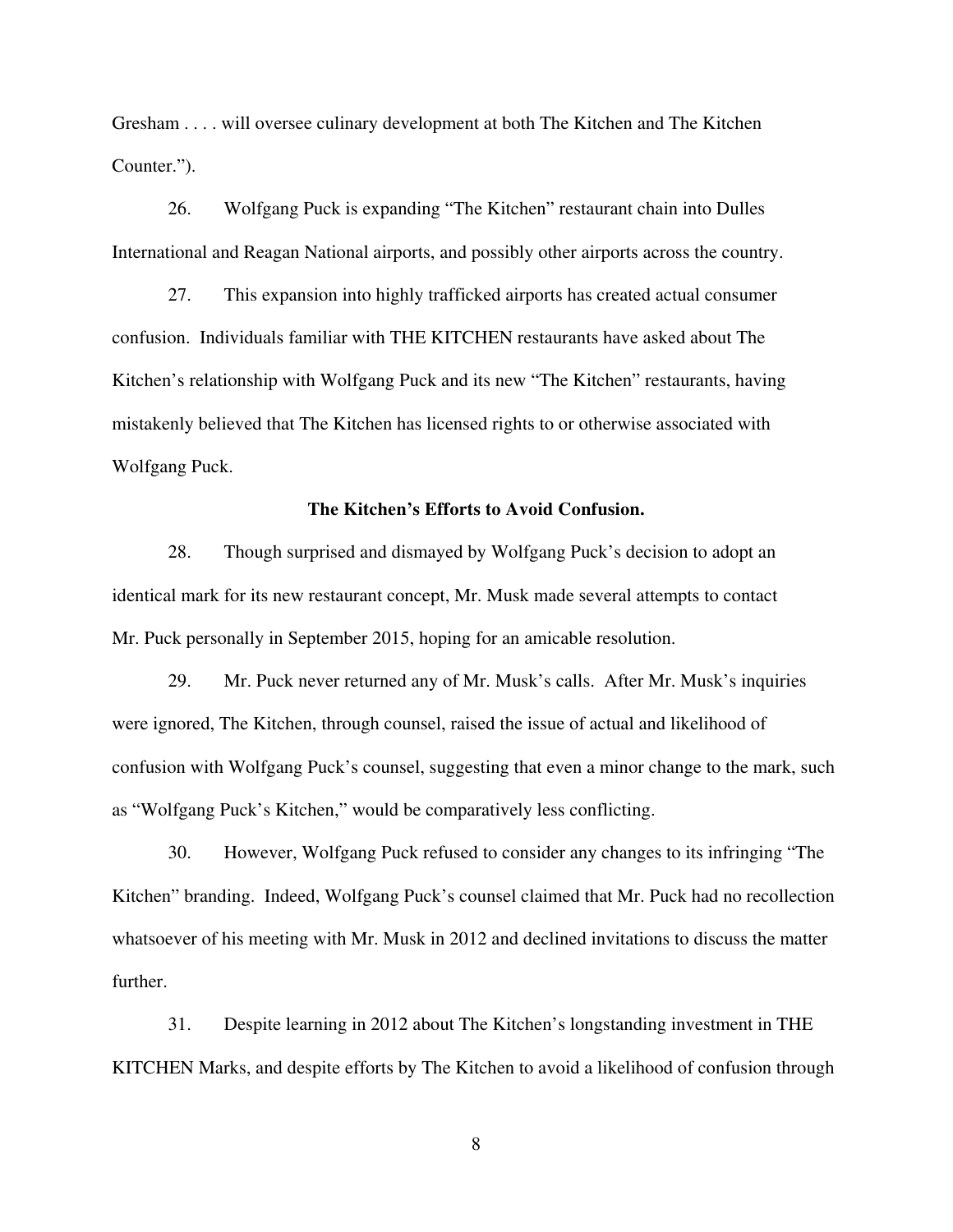rebranding of Wolfgang Puck's restaurant, Mr. Puck and Wolfgang Puck refuse to abandon the infringing "The Kitchen" brand.

32. Wolfgang Puck is no stranger to trademark rights. It owns dozens of trademark registrations and aggressively enforces them, including by bringing oppositions against applications to register VIENNA BY WOLFGANG, THE ORIGINAL PIZZA PUCKS, and PUCK HOTEL, among others.

33. Under the circumstances – where Wolfgang Puck was on notice of The Kitchen's prior rights to THE KITCHEN Marks, could have chosen any combination of words to name its new restaurant concept, and has steadfastly refused to abandon its Applications – Wolfgang Puck's actions are willful and bound to harm both consumers and The Kitchen.

## **COUNT I Likelihood of Confusion (15 U.S.C. § 1052(d))**

34. The Kitchen realleges and incorporates by reference the preceding allegations of this Consolidated Notice of Opposition.

35. By virtue of its nationwide common law use and federal registrations, The Kitchen enjoys senior rights in THE KITCHEN Marks in connection with the marketing and sale of its restaurant, bar, and community development services.

36. The marks set forth in the Applications so closely resemble The Kitchen's prior used and registered THE KITCHEN Marks as to be likely, when used in connection with the goods set forth in the Applications, to cause confusion, or to cause mistake, or to deceive under section 2(d) of the Lanham Act, 15 U.S.C. § 1052(d).

WHEREFORE, The Kitchen believes that it will be damaged by registration of the marks shown in the Applications and respectfully requests that the consolidated opposition be sustained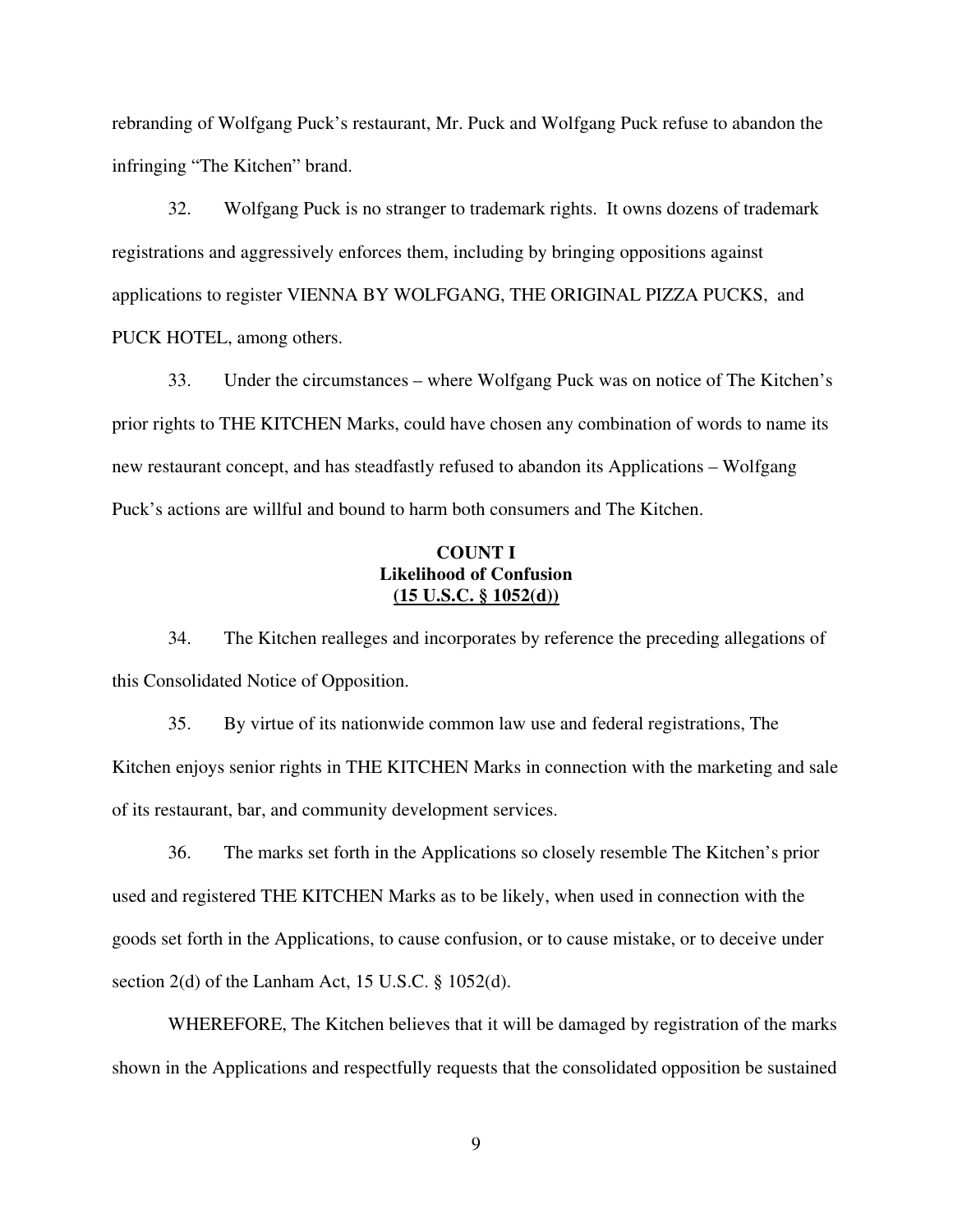and that registrations to Applicant be refused. Consolidation of Opposer's oppositions to the Applications is proper because Opposer's claims against each application involve common questions of law and fact. *See* 37 C.F.R. § 2.104(b).

The filing fee, in the amount of \$600, is being transmitted electronically with this submission. Any deficiency in the fee should be charged to Deposit Account No. 082623 Dated: February 10, 2016

Respectfully submitted,

*/s/Timothy P. Getzoff*  Timothy P. Getzoff Hope Hamilton Nadya Davis Holland & Hart LLP 1800 Broadway, Suite 300 Boulder, Colorado 80302 Phone: (303) 473-2798 tgetzoff@hollandhart.com hihamilton@hollandhart.com ncdavis@hollandhart.com docketing@hollandhart.com

**Attorneys for Opposer The Kitchen Café, LLC**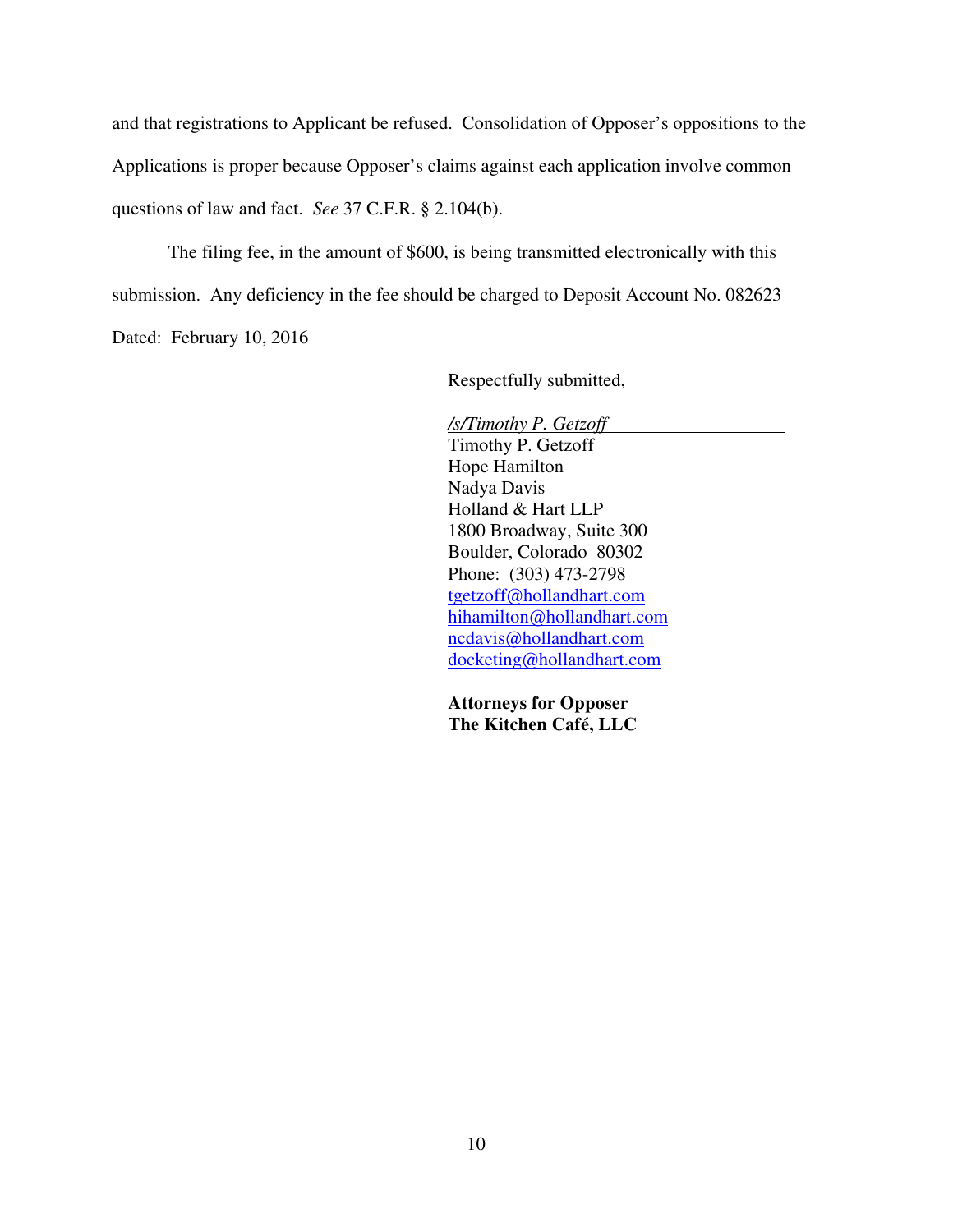### **CERTIFICATE OF SERVICE**

I certify that on February 10, 2016, I served a copy of the above **CONSOLIDATED NOTICE OF OPPOSITION** to the following by U.S. Mail, postage prepaid:

Wolfgang Puck Licensing LLC 3500 Las Vegas Blvd South, Suite G-1 Las Vegas, Nevada 89109

Joan Kupersmith Larkin Seyfarth Shaw LLP 2029 Century Park E, Ste 3500 Los Angeles, CA 90067-3021

*Courtesy copy to* jlarkin@seyfarth.com

*/s/ Joyce Crow*  Joyce Crow

8292510\_2